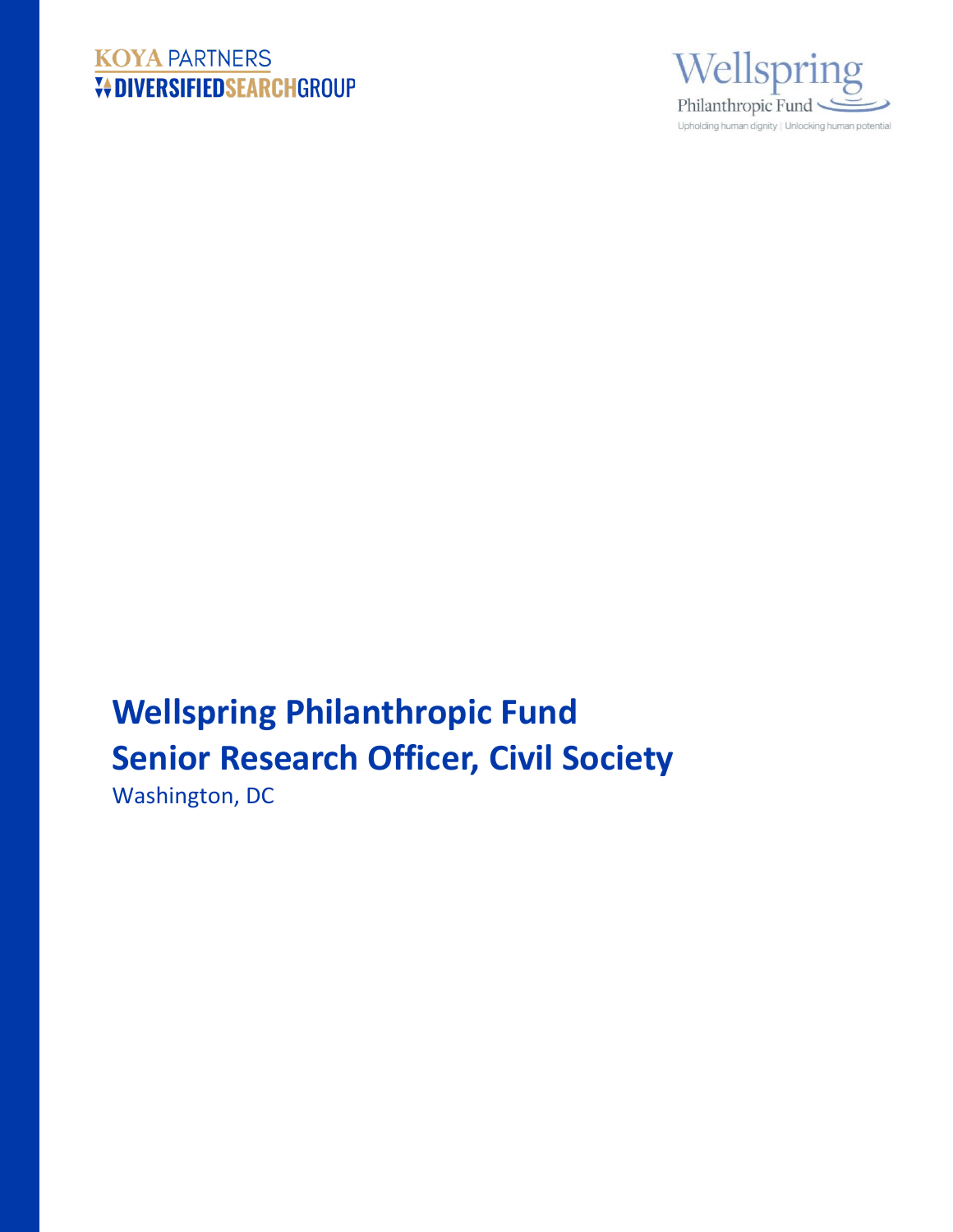

# Senior Research Officer, Civil Society

Wellspring Philanthropic Fund Washington, DC

# About Wellspring Philanthropic Fund

Wellspring Philanthropic Fund is a private grantmaking foundation dedicated to advancing the realization of human rights and social and economic justice for all people. With offices in Washington, DC and New York, NY, Wellspring's work is rooted in respect for the dignity and worth of every human being and is informed by the following beliefs:

- Social institutions and structures should promote the full realization of human rights and human potential and should be accountable to these ends.
- The rights of all people are advanced when the rights of the most marginalized and vulnerable peoples are protected.
- Social justice movements should employ means that are consistent with their ideals and should give agency to the people whose interests they seek to advance.
- As responsible stewards, we must strive to maximize the impact of our charitable investments.

For more information on Wellspring Philanthropic Fund, please visit [website.](https://wpfund.org/)

The Civil Society program at Wellspring works to engage historically disenfranchised communities in the democratic process, to expand access to the ballot for those constituencies, and to protect their ability to participate. Strategies include voter engagement activities such as voter engagement, mobilization and education; community organizing and empowerment; nonpartisan advocacy to defend the right to vote and expand voter participation; and more.

# The Opportunity

Wellspring Philanthropic Fund's Civil Society Program seeks a strategic Senior Research Officer to lead the grant evaluations and strategy assessments within a dynamic Civil Society (CS) team. The Senior Research Officer will be responsible for facilitating a learning environment that will help to analyze the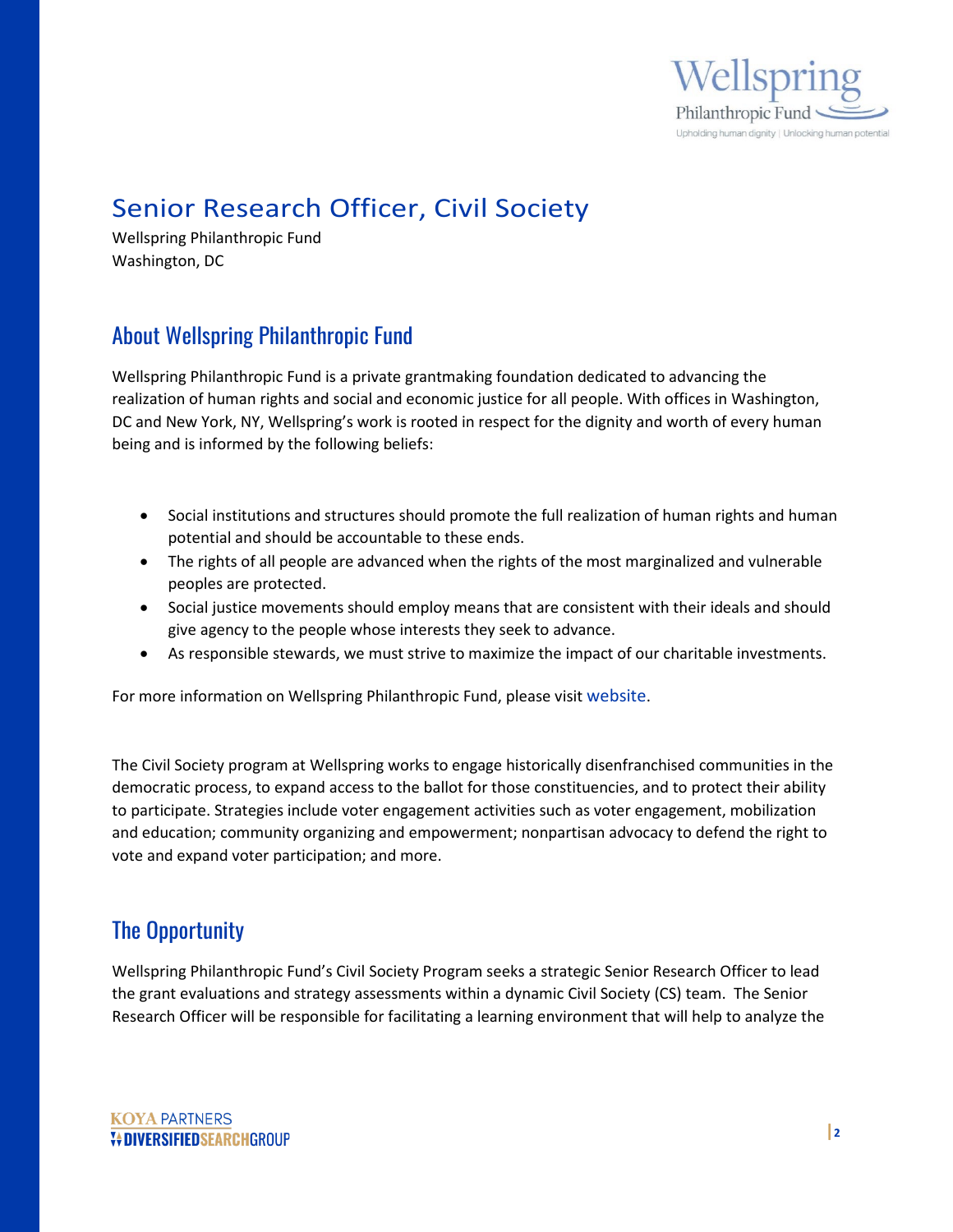

U.S. voter engagement and democratic system through research, innovation, and engagement. This position will be based in the Washington, DC Office and will report to the Program Director.

The role will manage research program projects to assess and evaluate data trends in the field. The Senior Research Officer must have a strong base of technical skills that can be flexibly adapted to meet the needs of many different internal and external stakeholders.

# Candidate Profile and Responsibilities

While it is understood that no single candidate will offer every desired attribute and competency, the following is a representative list of the ideal candidate profile and priority tasks and responsibilities.

#### **Strategy Development & Implementation**

- Stay well-informed of new developments and trends in the voter/elections field to find emerging needs, gaps, and opportunities, and ensure insights are actively integrated into team grantmaking strategy.
- Explore emerging grantmaking strategies that encourage and expand the knowledge and outcome of voter rights.
- Lead the Civil Society team on the specific functions of creating and implementing evaluation workstreams, such that evaluation data is meaningfully integrated into strategy.
- Manage grant evaluations and strategy assessments for the Civil Society team.
- Act as the liaison to the Learning and Evaluation team and Communications team to collaborate and ensure consistent and thoughtful communication of learnings externally. Prepare reports and other materials for internal groups including WPF leadership and Donors.

#### **Research & Learning**

- Work closely with the Civil Society PD and Learning and Evaluation team to collaboratively develop and incorporate a method for internal learning, including ongoing internal reflection of Civil Society grantmaking strategies.
- Lead projects that include analyzing information, summarizing findings, and presenting them in ways easily understandable to decision-makers, providing clear and useful reports for staff and other stakeholders as needed to move forward on Civil Society goals as outlined in the strategic plan.
- Manage specific research projects to support the development of new efforts within the program and identify trends and new publications in the field to inform the Elections strategy.
- Manage the engagement of external Civil Society evaluation consultants and researchers.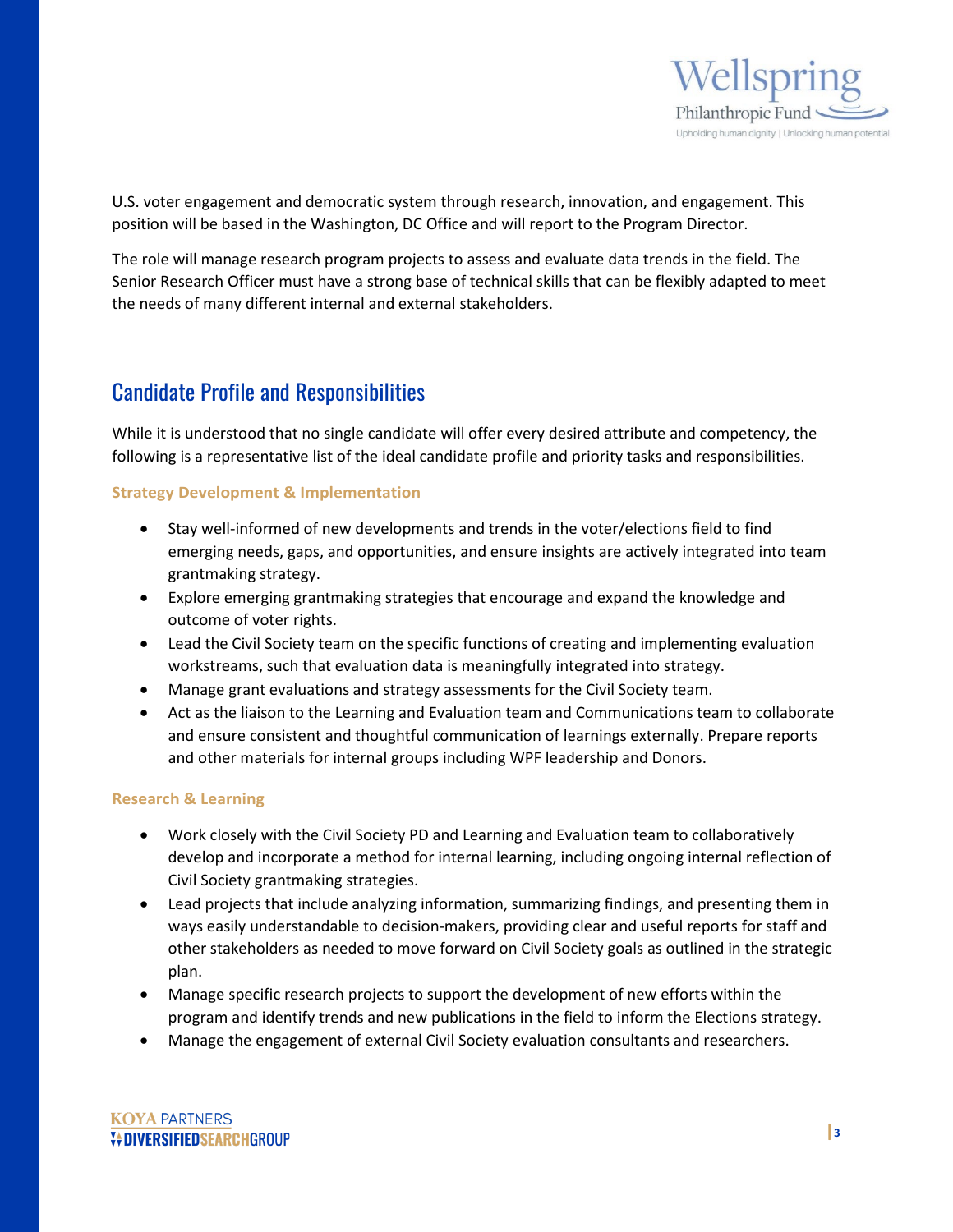

#### **Grantee Learning**

- In collaboration with program staff, serve as the CS team lead in supporting grantees with projects related to field research and technical challenges.
- Provide technical and capacity building support as needed to grantees around learning.

#### **Ideal candidates will possess the following knowledge, skills, and qualifications:**

- Minimum 8 years of relevant experience in Research, Learning and Evaluation.
- Master's degree or equivalent experience required; PhD preferred.
- Experience working with a human rights or humanitarian aid, or advocacy organization dedicated to Voter Rights.
- Strong background in research methodology with relevance to the field of voting and elections.
- Familiarity with both civic engagement (voter registration, mobilization, turnout) AND voting rights (policy reform, voting laws, and electoral systems).
- Aptitude in both Quantitative (statistical analysis, etc.) + Qualitative (surveys, etc.) methods and demonstrated expertise in successfully designing and carrying out quantitative and qualitative research and evaluation processes in the nonprofit field.
- Excellent research, writing, editing, and communications skills.
- Initiative, resourcefulness, and flexibility.
- Ability to handle confidential information with complete discretion.
- Experience with and a commitment to continued learning on demographic data on race, ethnicity, gender, diversity, and equity.
- Experience conducting research on civic engagement, voting rights, and/or election reform issues in partnership with or within organizations representing historically disenfranchised communities.
- Experience conducting civic engagement, voting rights, and/or election reform research with an equity lens on behalf of historically disenfranchised communities.
- Skilled in data visualization & presentation (software skills a plus).
- Must thrive when working under deadlines, have strong project and time management skills, and be able to handle multiple tasks simultaneously without sacrificing attention to detail.
- Existing presence in civic engagement and voter right's field and relationships or familiarity with funders and/or fellow academics.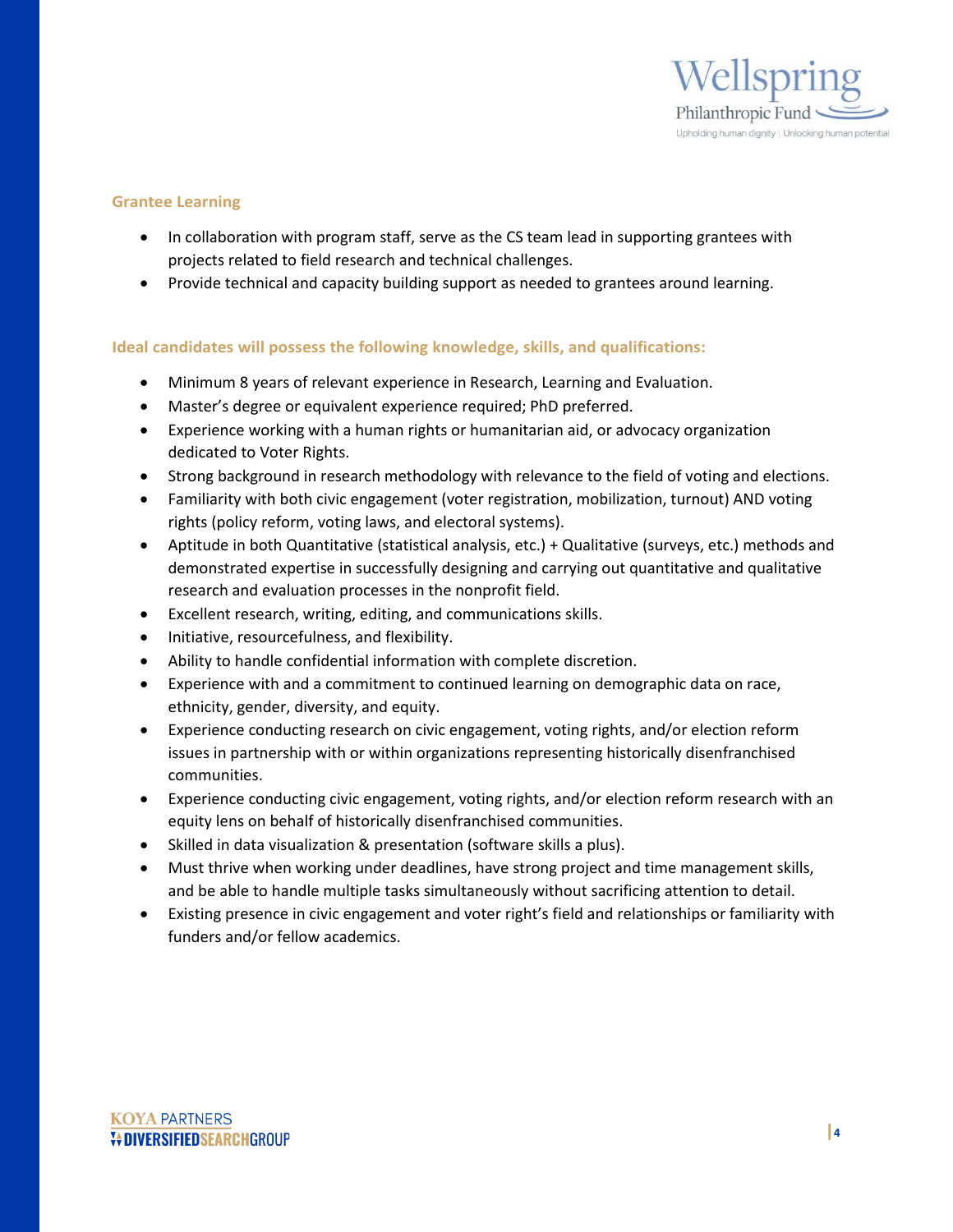

#### **LIMITATIONS AND DISCLAIMER**

The above job description is meant to describe the general nature and level of work being performed; it is not intended to be construed as an exhaustive list of all responsibilities, duties and skills required for the position. The team member may be required to perform duties outside of their normal responsibilities from time to time, as needed.

**NOTE:** At this time, all applicants must be authorized to work in the United States at the time of hire.

## Compensation & Benefits

Salary range of \$135,000 - \$165,000 commensurate with experience.

Wellspring offers a very generous benefits package including payment of 100% of the health insurance premiums for employees (and 80% of the premiums for spouses, domestic partners, and qualified family members). Wellspring also offers other benefits including life insurance, long-term disability protection, a group 401(k) retirement plan (with an employer match), support for continuing education, up to \$5,250 in annual student loan repayment or college savings assistance for qualified dependents and is committed to providing transgender-inclusive healthcare.

### **Contact**

Koya Partners, the executive search firm that specializes in mission-driven search, has been exclusively retained for this engagement. Molly Brennan and Turner Delano of Koya Partners have been exclusively retained for this search. To express interest in this role please submit your materials [here.](https://talent-profile.diversifiedsearchgroup.com/search/v2/18221) All inquiries and discussions will be considered strictly confidential.

Koya Partners is committed to providing reasonable accommodation to individuals living with disabilities. If you are a qualified individual living with a disability and need assistance expressing interest online, please emai[l NonprofitSearchOps@divsearch.com.](mailto:NonprofitSearchOps@divsearch.com) If you are selected for an interview, you will receive additional information regarding how to request an accommodation for the interview process.